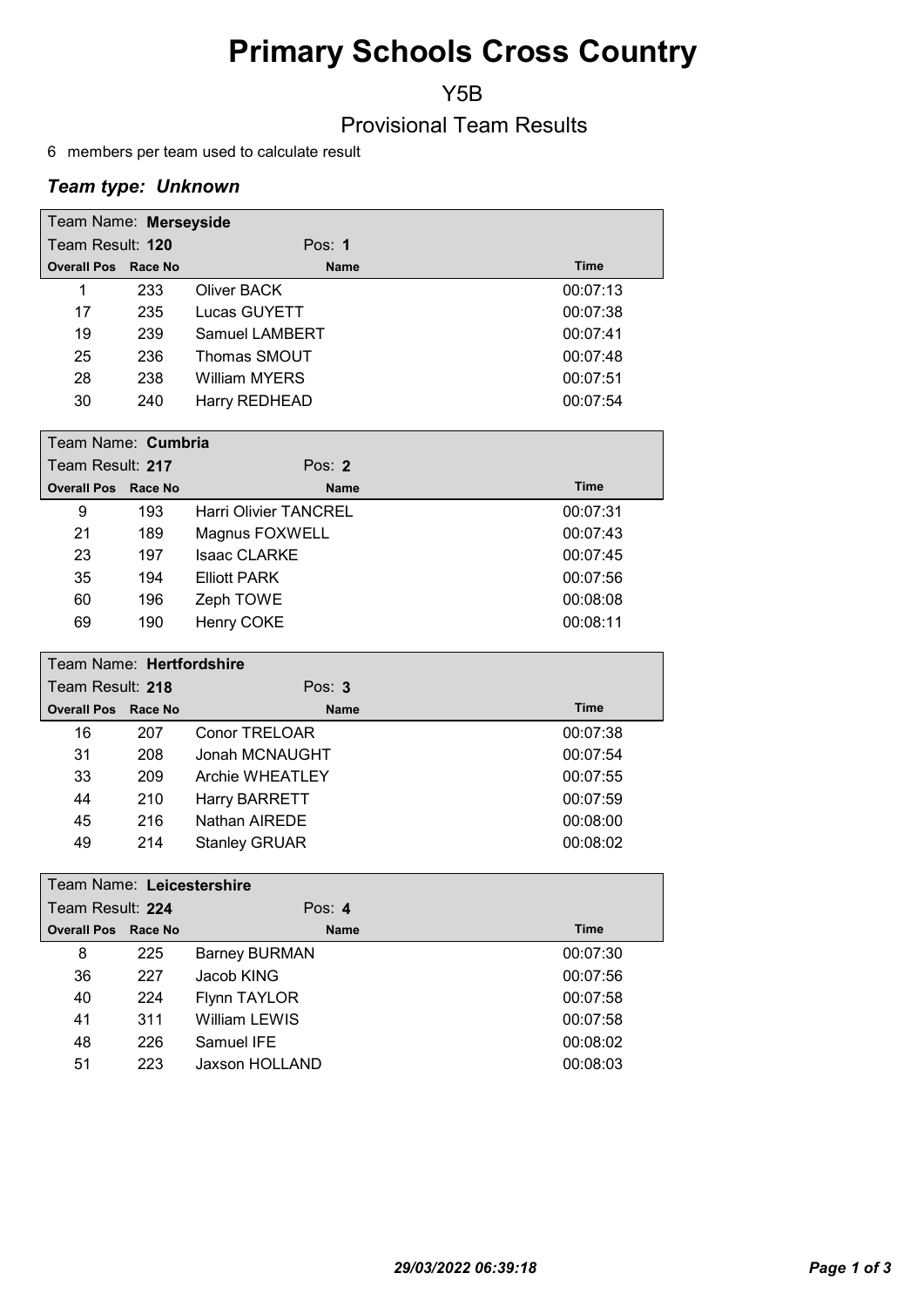# Primary Schools Cross Country

Y5B

## Provisional Team Results

6 members per team used to calculate result

## Team type: Unknown

| Team Name: Gloucestershire |     |                       |             |  |
|----------------------------|-----|-----------------------|-------------|--|
| Team Result: 239           |     | Pos: $5$              |             |  |
| <b>Overall Pos Race No</b> |     | <b>Name</b>           | <b>Time</b> |  |
| 14                         | 319 | Jack ROBERTS          | 00:07:35    |  |
| 15                         | 206 | Harry COSSINS         | 00:07:38    |  |
| 20                         | 202 | Otto PENNELL          | 00:07:43    |  |
| 54                         | 204 | Owen WOOD             | 00:08:05    |  |
| 65                         | 203 | <b>Theodore GREEN</b> | 00:08:09    |  |
| 71                         | 205 | <b>Bertie RODGERS</b> | 00:08:12    |  |

|                  | Team Name: Mk Primary Cross Country |     |                     |             |  |
|------------------|-------------------------------------|-----|---------------------|-------------|--|
| Team Result: 248 |                                     |     | Pos: $6$            |             |  |
|                  | <b>Overall Pos Race No</b>          |     | <b>Name</b>         | <b>Time</b> |  |
|                  | 3                                   | 247 | Alex SALIFU         | 00:07:22    |  |
|                  | 7                                   | 248 | <b>Rishit KUMAR</b> | 00:07:29    |  |
|                  | 12                                  | 250 | Jack GREGG          | 00:07:33    |  |
|                  | 22                                  | 246 | Callum KING         | 00:07:44    |  |
|                  | 99                                  | 251 | <b>Ruben CLARKE</b> | 00:08:28    |  |
|                  | 105                                 | 249 | Marshall BUNN       | 00:08:32    |  |

| Team Name: Team West Yorkshire |     |                      |             |  |  |
|--------------------------------|-----|----------------------|-------------|--|--|
| Team Result: 387               |     | Pos: $7$             |             |  |  |
| <b>Overall Pos Race No</b>     |     | <b>Name</b>          | <b>Time</b> |  |  |
| 42                             | 276 | Charlie ETEEN        | 00:07:59    |  |  |
| 61                             | 325 | Sebastian BRUNIGES   | 00:08:09    |  |  |
| 66                             | 275 | Thomas HETHERINGTON  | 00:08:10    |  |  |
| 70                             | 273 | <b>Timothy HARDY</b> | 00:08:11    |  |  |
| 72                             | 280 | Joey THWAITES        | 00:08:13    |  |  |
| 76                             | 279 | Noah GRAHAM          | 00:08:15    |  |  |

|                  | Team Name: Bucks Swans |         |                      |             |  |
|------------------|------------------------|---------|----------------------|-------------|--|
| Team Result: 517 |                        |         | Pos: $8$             |             |  |
|                  | <b>Overall Pos</b>     | Race No | <b>Name</b>          | <b>Time</b> |  |
|                  | 46                     | 176     | Charlie CANNON       | 00:08:01    |  |
|                  | 50                     | 184     | <b>Toby REYNOLDS</b> | 00:08:03    |  |
|                  | 62                     | 175     | Max MILLER           | 00:08:09    |  |
|                  | 115                    | 180     | <b>Edward MCGLUE</b> | 00:08:39    |  |
|                  | 119                    | 181     | Dennis MAHONEY       | 00:08:43    |  |
|                  | 125                    | 183     | Albert RUSHTON       | 00:08:48    |  |
|                  |                        |         |                      |             |  |